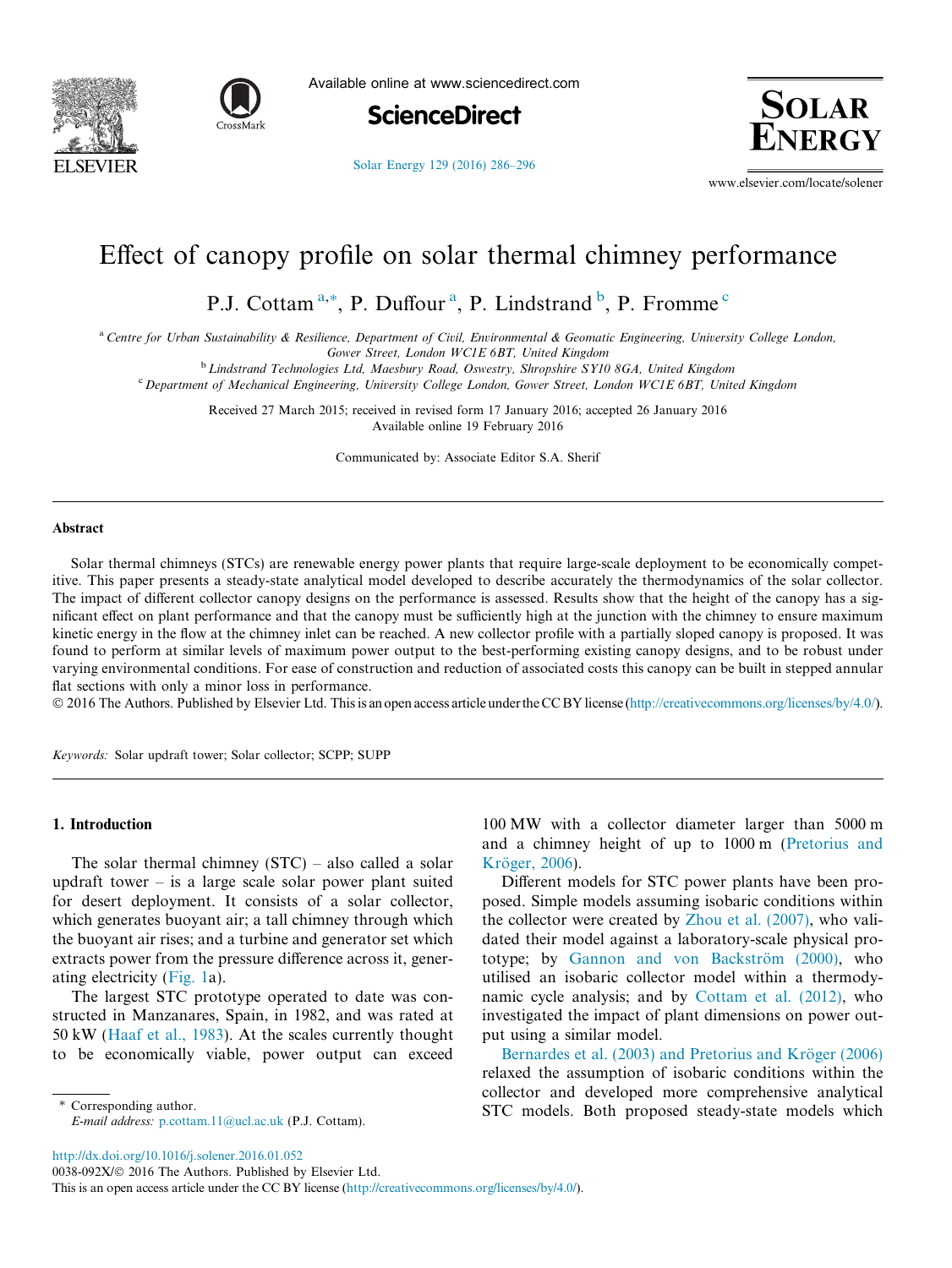<span id="page-1-0"></span>

Fig. 1. (a) Schematic of the solar thermal chimney power plant with reference dimensions. (b) Energy flows between components and losses to ambient for a single discretised collector section.

calculate the air flow properties beneath the collector, with density calculated using the Boussinesq approximation ([Bejan, 1993\)](#page-9-0). Aware of the importance of collector thermodynamics in determining STC performance, these authors came together to compare the different methods of calculating heat transfer coefficients in their models ([Bernardes et al., 2009\)](#page-9-0). It was found that [Pretorius and](#page-10-0) Kröger (2006) simulated both higher heat losses and heat gains than [Bernardes et al. \(2003\)](#page-9-0), leading to similar predicted power output. More recently, [Zhou et al. \(2014\)](#page-10-0) developed a steady state, compressible-flow model of the collector using a two-phase working fluid (humid air) to predict the performance of STC power plants in which the collector is affixed to a mountainside, reducing the required height of the chimney.

Studies using computational fluid dynamics (CFD) to simulate STCs include [Fasel et al. \(2013\)](#page-10-0), in which the authors developed a 1:30 scale CFD model of the Manzanares STC prototype and compared it to a 1:250 scale experimental model constructed at their facilities. [Sangi](#page-10-0) [et al. \(2011\)](#page-10-0) derived a new pressure equation for STC air flow from Navier–Stokes and clarified discussions in the literature regarding the pressure profile in the collector, validating their findings against a CFD model incorporating ground heat storage. [Ming et al. \(2012\)](#page-10-0) used CFD to assess the impact of ambient crosswind on STC performance.

Due to the novelty of the technology, STC construction and operation costs are difficult to forecast. [Fluri et al.](#page-10-0) [\(2009\)](#page-10-0), having identified some disparities in cost models published by [Schlaich et al. \(2004\) and Bernardes \(2004\),](#page-10-0) proposed their own comprehensive cost model, coupled with a detailed analytical STC model. Comparing their physical and cost performance results to existing STC cost models, [Fluri et al. \(2009\)](#page-10-0) predicted higher specific capital costs and lower power output for the same reference plant, resulting in a levelised electricity cost approximately three times higher than previously predicted. Thus, [Fluri et al.](#page-10-0) [\(2009\)](#page-10-0) have identified a clear need to reduce costs and increase performance further in order to bring STC power plants to market-ready status. [Fluri et al. \(2009\)](#page-10-0) also calculated that the collector accounts for 74–83% of the total capital cost, meaning that cost-saving efforts should be focussed on the collector for greatest impact.

The role of collector canopy shape in reducing STC levelised electricity cost has received limited attention. In the eighteen papers presenting STC models surveyed in preparation for this article, nine utilised flat canopy profiles ([Bernardes et al., 2003; Cottam et al., 2012; Fasel et al.,](#page-9-0) [2013; Gholamalizadeh and Mansouri, 2013; Guo et al.,](#page-9-0) [2013; Haaf et al., 1983; Koonsrisuk, 2012; Ming et al.,](#page-9-0) [2012; Sangi et al., 2011\)](#page-9-0); six utilised a constant-gradient canopy (von Backström, 2003; Dehghani and Mohammadi, 2014; Gannon and von Backström, 2000; [Kasaeian et al., 2011; Pasumarthi and Sherif, 1998; Zhou](#page-10-0) [et al., 2007](#page-10-0)); and three utilised a canopy profile in which the height rises exponentially from collector inlet to the central collector outlet [\(Fluri et al., 2009; Pretorius and](#page-10-0) Kröger, 2006, 2008). [Bernardes \(2010\)](#page-9-0) investigated the effect of different canopy profiles on the air velocity and heat transfer in the collector. Pretorius and Kröger (2006, [2007\)](#page-10-0) undertook brief studies of the role of the exponential canopy profile shape in determining power output, concluding that an exponential canopy designed such that it created a collector with constant cross-sectional flow area produced the greatest power output. [Pasumarthi and](#page-10-0) [Sherif \(1998\)](#page-10-0) studied the performance of a small-scale physical prototype STC with three different configurations of the collector, varying collector size and materials used. They concluded that introducing an intermediate absorber in the collector has the potential to boost mass flow rate.

[Koonsrisuk and Chitsomboon \(2013\)](#page-10-0) studied the impact of canopy and chimney profile parameters by investigating flow area changes within the STC, with a view to increasing power output. They derived a theoretical expression showing how a collector canopy rising towards the chimney and a flaring chimney can boost power output by up to 400%,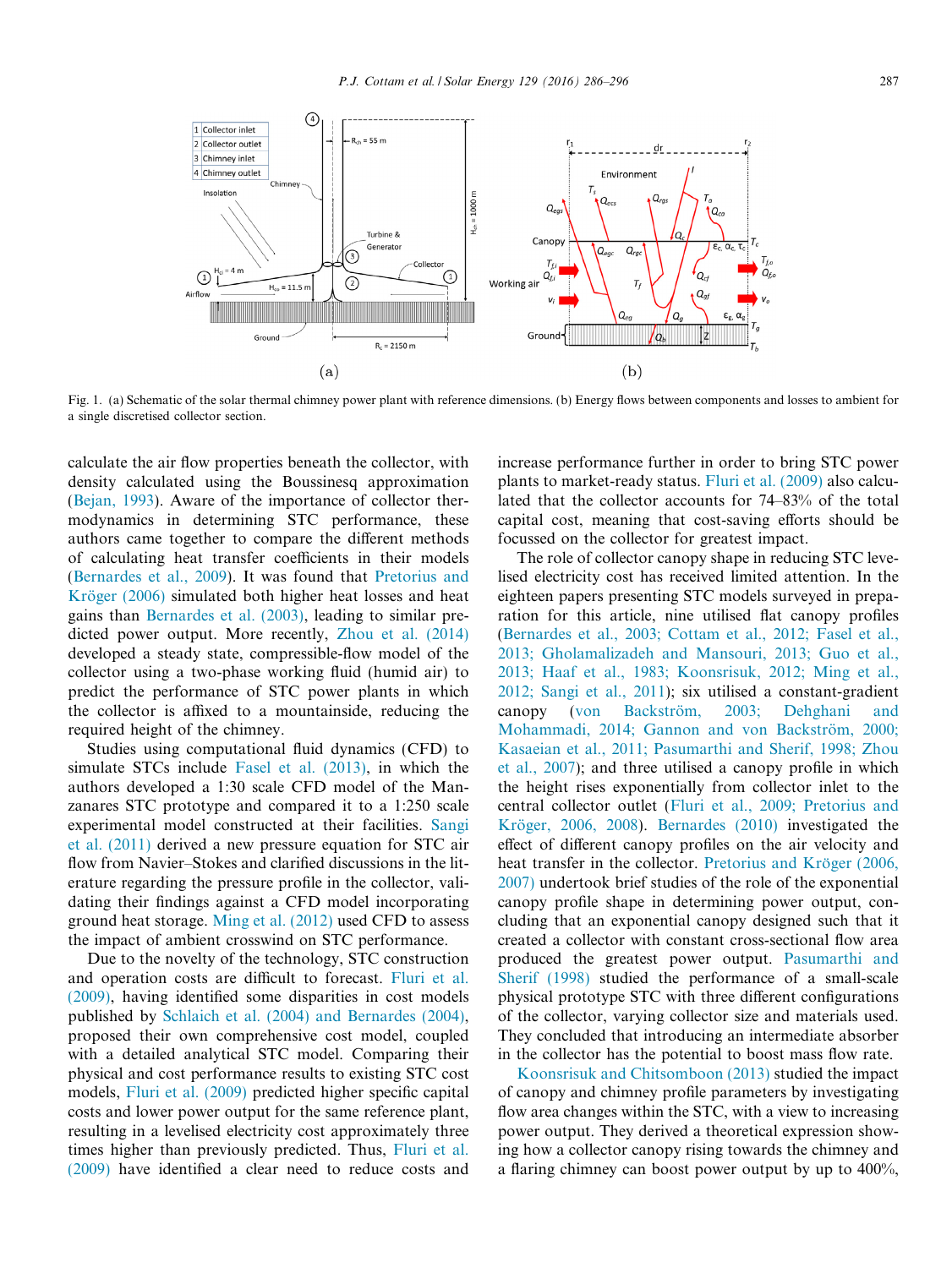<span id="page-2-0"></span>validating their theoretical calculations with CFD analysis. Their model was limited to a constant heat transfer flux to the air over the collector area, and the turbine was not modelled. However, they provide compelling evidence that canopy designs other than the flat profile can lead to significant power gains. Beyond this, the impact of changing canopy profile types or parameters has not been studied in detail.

This contribution develops a theoretical STC model with a detailed thermodynamic analysis of the air flow and temperature rise under the collector, incorporating collector heat loss and surface shear stress. Different collector canopy profiles are systematically assessed, with a view to maximising power output whilst paying due consideration to engineering practicality.

#### 2. Mathematical modelling

An analytical model of a solar thermal chimney power plant has been developed in order to compare systematically different collector canopy profiles. The main objective is to assess the maximum power output across a wide range of plant design parameters. Therefore a steady-state formulation was chosen as it is more efficient, with transient simulations mostly required when start-up and night-time operation need to be assessed.

The model presented here uses a similar approach to Bernardes et al. (2003) and Pretorius and Kröger (2006). It consists of a comprehensive thermo-fluids model for the collector and chimney. All flow within the collector is assumed to be axisymmetric and radial, reducing the collector to a one-dimensional flow problem with reducing circumferential area. The simulation problem is treated as steady state and the flow is assumed to be incompressible, using the Boussinesq approximation to capture the effect of change in fluid density. Turbine efficiency and the ratio of turbine pressure drop to chimney pressure drop are assumed to be fixed values and the working fluid is dry air (a single-phase gas). In order to reduce the number of variables which may impact upon system performance, the effects of ambient wind velocity across the top of the canopy surface, within the collector itself, and across the chimney outlet have not been investigated. They have previously been investigated in detail by [Ming et al. \(2012\),](#page-10-0) [Zhou et al. \(2012\) and Panse et al. \(2011\).](#page-10-0)

The model first simulates each STC component – the solar collector, the chimney and the turbine – separately. These component models are then coupled together to simulate the entire STC plant through an iterative process so that the input and output of each component converge to stable values. The steady-state model presented here was implemented in Matlab. It was designed to run rapidly in order to investigate systematically the influence of a wide range of key design parameters and environmental conditions. The reference parameters for the STC simulation are given in [Table 1](#page-3-0). These reference values were chosen for ease of comparison with existing models published in

the literature ([Fluri et al., 2009\)](#page-10-0). A nomenclature is included in [Table 2](#page-4-0).

## 2.1. Collector

The collector is discretised along the radial path, forming linked annular discretised sections. The continuity equation is defined as

$$
\frac{1}{r} + \frac{1}{\rho} \frac{\partial \rho}{\partial r} + \frac{1}{h_c} \frac{\partial h_c}{\partial r} + \frac{1}{v} \frac{\partial v}{\partial r} = 0,
$$
\n(1)

where  $r$  is the point on the collector radial path, measured from the collector centre;  $\rho$  is the air density;  $h_c$ is the height of the canopy at point r; and v is the mean air velocity at point  $r$ . Conservation of momentum is given by

$$
\frac{\partial p}{\partial r} = \frac{-\tau}{h_c} - \rho v \frac{\partial v}{\partial r},\tag{2}
$$

where p is the air pressure at point r, and  $\tau$  is the sum of the shear stresses due to the working fluid interaction with the ground surface (of roughness length  $e_{r}$ ) and the underside of the canopy (of roughness length  $e_{rc}$ ). It is determined using

$$
\tau = \frac{f_d}{8} \rho v^2,\tag{3}
$$

where  $f_d$  is the dimensionless Darcy Friction Factor calculated as described in Pretorius and Kröger (2006). Changes in density are assumed to be a function of temperature only, such that the equation of state reduces to

$$
\frac{\mathrm{d}\rho}{\mathrm{d}T} = \frac{\rho}{T},\tag{4}
$$

where  $T$  is the mean air temperature at the annulus of radius r. This is the Boussinesq approximation, and is valid only for small changes in density ([Bejan, 1993](#page-9-0)).

The energy flows between collector components within a discretised collector section are shown diagrammatically in [Fig. 1b](#page-1-0) and the associated energy balance equations are as follows:

Collector canopy:

$$
IA\alpha_c + \dot{Q}_{egc} + \dot{Q}_{rgc} = \dot{Q}_{ecs} + \dot{Q}_{c\infty} + \dot{Q}_{cf};
$$
\n(5)

Working air:

The equation for the energy flow of the working air contains the kinetic energy term which accounts for the conversion of thermal into mechanical energy:

$$
\dot{Q}_{cf} + \dot{Q}_{gf} = \dot{m}c_p \Delta T + \frac{\dot{m}}{2} (v_o^2 - v_i^2);
$$
\n(6)

Frictional shear stress constitutes a second order term, and hence is disregarded in the working air energy equation. However, it is included in the momentum conservation.

Ground surface:

$$
I A \tau_c \alpha_g = \dot{Q}_{eg} + \dot{Q}_{gf} + \dot{Q}_b, \qquad (7)
$$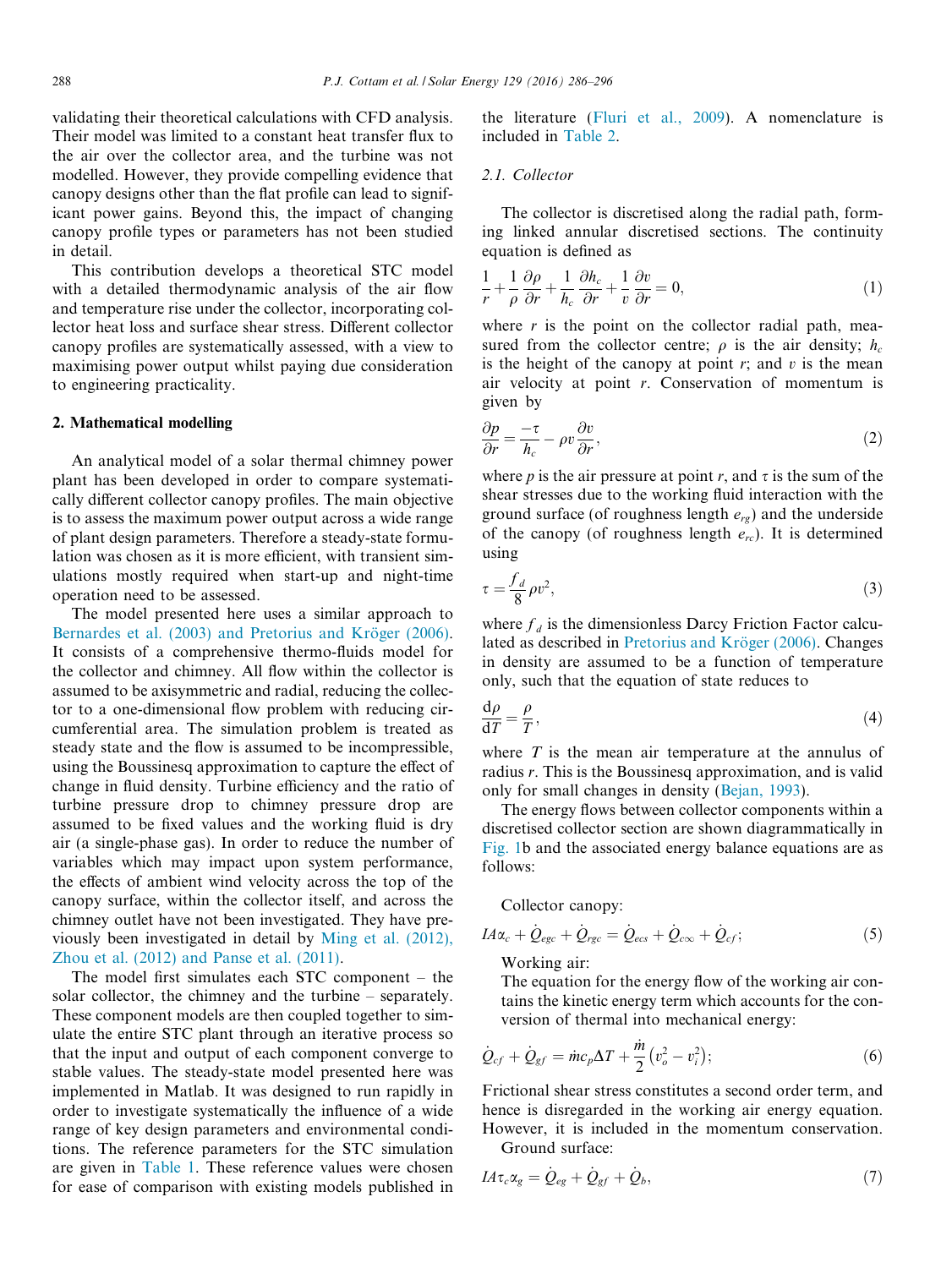<span id="page-3-0"></span>Table 1

Parameter values used in simulations. Reference values are used when other values are varied. The range across which parameters vary is given in the Range column.

| Parameter                                                               | Reference value                             | Range                                  |
|-------------------------------------------------------------------------|---------------------------------------------|----------------------------------------|
| Collector                                                               |                                             |                                        |
| $R_c$ – Collector radius                                                | $2150 \text{ m}$                            |                                        |
| $H_{ci}$ – Canopy height at inlet                                       | 4 m                                         | $4 - 15$ m                             |
| $H_{co}$ – Canopy height at outlet                                      | 11.5 m                                      | $4 - 15$ m                             |
| $r_{grad}$ – Point of canopy gradient change along radial path          | 720 m                                       | 55-2150 m                              |
| $\alpha_c$ – Canopy absorptivity (glass)                                | 0.30                                        |                                        |
| $\tau_c$ – Canopy transmissivity (glass)                                | 0.70                                        |                                        |
| $e_{rc}$ – Canopy roughness length                                      | $0.002 \text{ m}$                           |                                        |
| Chimney                                                                 |                                             |                                        |
| $R_{ch}$ – Chimney internal radius                                      | 55 m                                        |                                        |
| $H_{ch}$ – Chimney height                                               | $1000 \text{ m}$                            |                                        |
| $e_{rch}$ – Chimney internal surface roughness length                   | $0.002 \text{ m}$                           |                                        |
| Turbine                                                                 |                                             |                                        |
| $x$ – Ratio of turbine to chimney pressure drop                         | 0.81                                        |                                        |
| $\eta_t$ – Turbine & powerblock efficiency <sup>a</sup>                 | 0.75                                        |                                        |
| Environmental                                                           |                                             |                                        |
| Ground material                                                         | Sandstone                                   |                                        |
| $\epsilon_{g}$ – Ground emissivity <sup>b</sup>                         | 0.90                                        |                                        |
| $\alpha_g$ – Ground absorptivity <sup>b</sup>                           | 0.90                                        |                                        |
| $\rho_{rg}$ – Ground reflectivity                                       | 0.10                                        |                                        |
| $\rho_{g}$ – Ground material density <sup>b</sup>                       | $2160 \text{ kg m}^{-3}$                    |                                        |
| $c_{pg}$ – Ground specific heat capacity <sup>b</sup>                   | $710 \text{ J kg}^{-1} \text{ K}^{-1}$      |                                        |
| $k_g$ – Ground conductivity <sup>b</sup>                                | $1.83 \text{ W m}^{-1} \text{ K}^{-1}$      |                                        |
| $e_{rg}$ – Ground surface roughness length                              | 0.02 <sub>m</sub>                           |                                        |
| $z_b$ – Depth below ground at which $\frac{\partial T}{\partial z} = 0$ | 5 <sub>m</sub>                              |                                        |
| $Tb$ – Temperature at depth $zb$                                        | 283 K                                       |                                        |
| $T_{\infty}$ – Ambient air temperature (ground level)                   | 305 K                                       |                                        |
| $p_{\infty}$ – Ambient air pressure (ground level)                      | 101,325 Pa                                  |                                        |
| $c_n$ – Specific heat capacity of air                                   | $1008.5$ J kg <sup>-1</sup> K <sup>-1</sup> |                                        |
| $\mu$ – Air viscosity                                                   | $1.85 \times 10^{-5}$ Pa s                  |                                        |
| $RH$ – Relative humidity of air                                         | 0.20                                        |                                        |
| $v_w$ – Ambient wind velocity                                           | $0 \text{ ms}^{-1}$                         |                                        |
| $I$ – Insolation                                                        | $900~\mathrm{W}~\mathrm{m}^{-2}$            | 300–975 W m <sup><math>-2</math></sup> |

<sup>a</sup> Values obtained from [Bernardes et al. \(2003\)](#page-9-0).

b Values obtained from Pretorius and Kröger (2006).

Subscript r denotes reflected radiation, subscript e denotes emitted radiation, subscripts  $g, f$  and c denote ground, working air and canopy properties respectively, subscripts b, s and  $\infty$  denote heat loss to ground, sky (in the case of radiative heat transfer), and ambient environment (in the case of convective heat transfer) respectively, whilst subscripts  $i$  and  $o$  denote properties at the discretised section inlet and outlet respectively.

All Q terms in Eqs.  $(5)$ – $(7)$  expand into one of the following forms. Convective energy flows expand into

$$
Q = hA\Delta T,\t\t(8)
$$

where  $h$  is the heat transfer coefficient;  $A$  is the plan-view area of the annular discretised section under consideration; and  $\Delta T$  is the difference in temperature between the solid surface and the fluid. The heat transfer coefficients depend on the magnitude of the temperature difference between the surface and the fluid; whether the surface is heated or cooled; and whether it faces up or down ([Bernardes](#page-9-0) et al., 2003; Pretorius and Kröger, 2006). Some oscillatory behaviour has been observed in the fluid temperature profiles across short lengths of the collector radial path due to the model switching between two different heat transfer equations.

Radiative energy flows expand into

$$
\dot{Q}_r = h_r A \Delta T \tag{9}
$$

where  $h_r$  is the radiative heat transfer coefficient calculated by the Stefan–Boltzmann Law for heat radiated from one body (subscript 1) and absorbed by a second body (subscript 2) divided by the temperature difference  $\Delta T$ ([Bernardes et al., 2003\)](#page-9-0):

$$
h_r = \frac{\sigma (T_1^2 + T_2^2)(T_1 + T_2)}{\frac{1}{\epsilon_1} + \frac{1}{\epsilon_2} - 1},\tag{10}
$$

where  $\epsilon$  denotes emissivity.

Energy flow convected by working air flow through the collector is defined by

$$
\dot{Q}_f = \dot{m}c_p \Delta T,\tag{11}
$$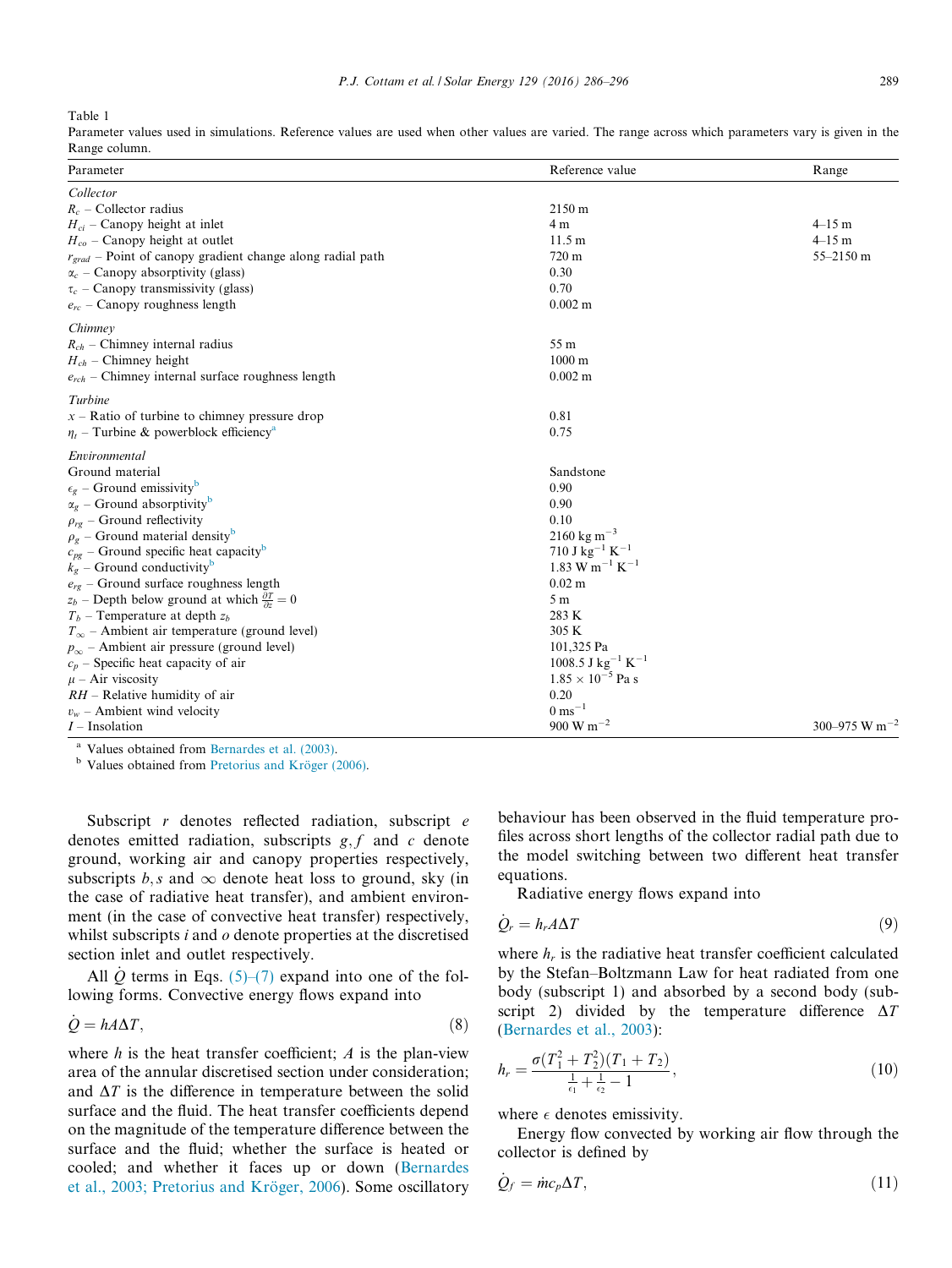<span id="page-4-0"></span>

| Table 2                                             |  |  |  |  |
|-----------------------------------------------------|--|--|--|--|
| Nomenclature. Defines terms not defined in Table 1. |  |  |  |  |

| Roman symbols       |                                                                              |  |  |
|---------------------|------------------------------------------------------------------------------|--|--|
| r                   | Radial position (m)                                                          |  |  |
| h                   | Height position (m)                                                          |  |  |
| $\boldsymbol{\eta}$ | Velocity $(ms^{-1})$                                                         |  |  |
| $\boldsymbol{p}$    | Pressure (Pa)                                                                |  |  |
| $f_d$               | Darcy friction factor                                                        |  |  |
| $\boldsymbol{T}$    | Temperature $(K)$                                                            |  |  |
| $\dot{\varrho}$     | Heat flow $(W)$                                                              |  |  |
| $c_p$               | Specific heat (constant pressure) $(J kg^{-1} K^{-1})$                       |  |  |
| $\boldsymbol{k}$    | Conductivity (W m <sup>-1</sup> K <sup>-1</sup> )                            |  |  |
| $\mathcal{Z}$       | Depth $(m)$                                                                  |  |  |
| $\overline{A}$      | Area $(m^2)$                                                                 |  |  |
| m                   | Mass flow rate $(kg s^{-1})$                                                 |  |  |
| R                   | Specific gas constant of air = 287.05 J kg <sup>-1</sup> K <sup>-1</sup>     |  |  |
| h                   | Canopy shape exponent                                                        |  |  |
| Greek symbols       |                                                                              |  |  |
| $\rho$              | Density ( $\text{kg m}^{-3}$ )                                               |  |  |
| η                   | Efficiency                                                                   |  |  |
| $\epsilon$          | Emissivity                                                                   |  |  |
| $\sigma$            | Boltzmann constant = $5.67 \times 10^{-8}$ W m <sup>-2</sup> K <sup>-4</sup> |  |  |
| Subscripts          |                                                                              |  |  |
| $\mathcal{C}_{0}$   | Collector or canopy                                                          |  |  |
| r                   | Reflected                                                                    |  |  |
| $\mathfrak{e}$      | Emitted                                                                      |  |  |
| g                   | Ground                                                                       |  |  |
| $\mathcal{S}$       | Sky                                                                          |  |  |
| $\infty$            | Ambient air                                                                  |  |  |
| f                   | Working fluid                                                                |  |  |
| $\mathbf{r}$        | Turbine                                                                      |  |  |
| ch                  | Chimney                                                                      |  |  |
| grad                | Point of gradient change                                                     |  |  |
| b                   | Underground or buoyancy                                                      |  |  |
| i                   | At inlet                                                                     |  |  |
| $\boldsymbol{o}$    | At outlet                                                                    |  |  |
| trans               | In the collector-to-chimney transition section                               |  |  |
| v                   | Available to generate velocity                                               |  |  |

where in this instance,  $\Delta T$  represents the difference in working fluid temperature between the outlet and inlet.

Suitable phenomenological equations for dynamic convective heat transfer coefficients were obtained from Pretorius and Kröger (2006).

For each discretised collector section, Eqs.  $(1)$ – $(7)$  are solved iteratively in two steps. In the first step, the fluid flow properties are found using discretised versions of mass continuity (Eq.  $(1)$ ), conservation of momentum (Eqs.  $(2)$ ) [and \(3\)\)](#page-2-0) and the Boussinesq approximation (Eq. [\(4\)](#page-2-0)). In the second step, the energy balance equations (Eqs.  $(5)$ – [\(7\)](#page-2-0)) are solved for the component temperatures. In this step, radiative heat transfer terms are linearised with respect to temperature and the kinetic energy term in Eq. [\(6\)](#page-2-0) is calculated using values of the velocity found in step 1. Steps 1 and 2 are repeated until the component temperatures, the flow velocity, pressure and density have converged to values that satisfy all seven equations.

## 2.2. Collector-to-chimney transition section

In most STC designs, the heated working air exiting the collector at the collector centre transitions from radial to axial flow by means of a large conical structure which guides the airflow towards the chimney inlet. It is assumed that all solid surfaces enclosing the flow in the transition section are adiabatic and the flow itself is isothermal. The flow problem is thus reduced to the Bernoulli equation:

$$
\Delta p_{trans} = \frac{1}{2} \rho_{co} v_{co}^2 \left( 1 - \left( \frac{A_{co}}{A_{chl}} \right)^2 \right), \tag{12}
$$

where  $\Delta p_{trans} = p_{co} - p_{chi}$ ; subscript *co* denotes properties at the collector outlet; and subscript chi denotes properties at the chimney inlet.

#### 2.3. Chimney and turbines

It is assumed that the air rising through the chimney is undergoing a process of isentropic expansion and that the chimney walls are adiabatic ([Bernardes et al., 2003;](#page-9-0) Pretorius and Kröger, 2006). Using values for a proposed concrete chimney design ([Harte et al., 2012](#page-10-0)), the heat loss through the chimney wall was estimated at less than  $1\%$ , justifying the adiabatic assumption. Density, as a function of height, is thus expressed as

$$
\rho(h) = \rho(0) \left( 1 + \frac{(\kappa - 1)gh}{\kappa RT_0} \right)^{\frac{1}{\kappa - 1}},\tag{13}
$$

where  $\kappa = 1.235$  for ambient air and  $\kappa = 1.4005$  for working air ([Bernardes et al., 2003\)](#page-9-0); h is the height of the parcel of air under scrutiny; and  $T_0$  is the temperature of the air at  $h = 0$ . The density terms are used to calculate the chimney pressure difference driving the flow at height  $0 \le h \le H_{ch}$ , as

$$
\Delta p_b = \int_h^{H_{ch}} g(\rho_\infty - \rho_{ch}) \mathrm{d}h \tag{14}
$$

 $\Delta p_b$  represents the total pressure difference generated by air flow buoyancy. It is attenuated by a pressure drop due to friction  $\Delta p_f$ . Constant characteristics of the turbine and power block have been assumed for simplicity. More elaborate models can be developed by consulting the literature, e.g. [Korpela \(2011\)](#page-10-0). The ratio of turbine pressure drop to total chimney pressure difference is fixed at  $x = 0.81$ , identified as optimum by [Bernardes and Zhou \(2013\)](#page-9-0) and corroborated by the model presented herein (results not shown), such that

$$
\Delta p_t = x(\Delta p_b - \Delta p_f). \tag{15}
$$

The pressure loss due to friction is expressed as

$$
\Delta p_f = \frac{1}{2} \rho_{chi} f_d \frac{H_{ch}}{2R_{ch}} v_{chi}^2,\tag{16}
$$

in which  $f_d$  is the Darcy Friction Factor, determined following Pretorius and Kröger (2006).

The pressure difference available to generate velocity is therefore

$$
\Delta p_v = (1 - x)(\Delta p_b - \Delta p_f). \tag{17}
$$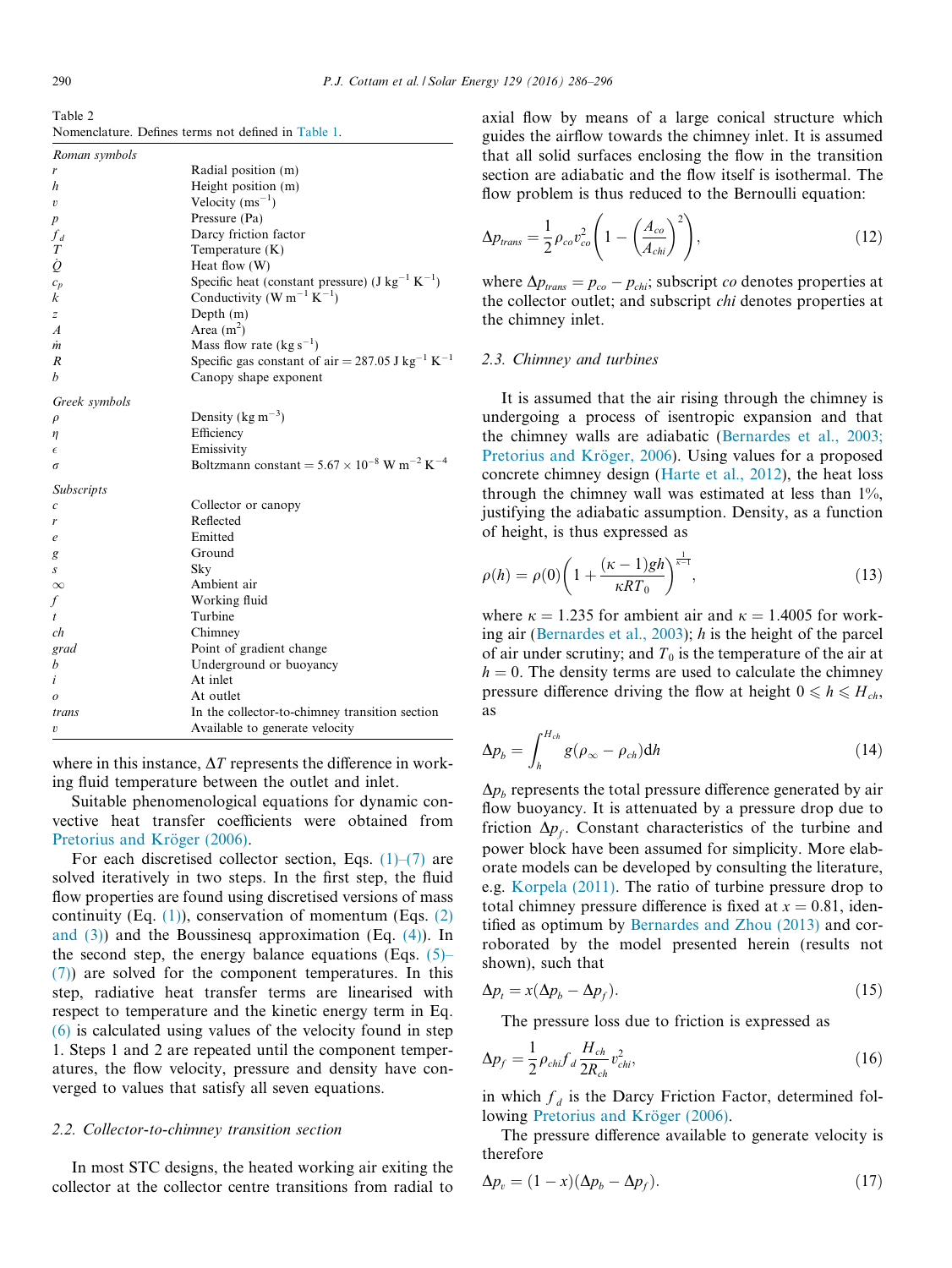The mass flow rate generated by the chimney is defined as

$$
\dot{m} = \pi R_{ch}^2 \sqrt{2\rho \Delta p_v},\tag{18}
$$

with all values taken at the chimney inlet.

Assuming a constant turbine and generator efficiency of  $\eta_t = 0.75$ , the turbine pressure difference drives the power output  $P$  such that

$$
P = \eta_t \frac{\dot{m}}{\rho} \Delta p_t. \tag{19}
$$

Cold inflow at the chimney outlet – a particular risk during start-up or low-insolation periods – is not considered as the model is simulating the STC at peak insolation. Pretorius and Kröger (2008) assessed a range of plant configurations to find those very large STCs susceptible to cold inflow, and from their data it can be inferred that for the proposed dimensions of the plant considered in this paper, cold inflows are not to be expected.

### 2.4. Model validity checks

The STC model described herein has been found to satisfy continuity and conservation of momentum, and has been tested for a wide range of environmental conditions and plant dimensions. The use of the Boussinesq approximation was found to lead to a difference compared to the Ideal Gas behaviour of five orders of magnitude less than the temperature rise itself, and thus is justified. The energy balance for the complete collector was satisfied with a relative error of less than 0.1%, and the energy balance for the airflow was found to be accurate to less than 0.001%.

[Bernardes et al. \(2009\)](#page-9-0) assessed two comprehensive models in the STC literature, that of [Pretorius and](#page-10-0) Kröger (2006), and that of [Bernardes et al. \(2003\).](#page-9-0) Minor differences between their models produced variation in their power output of up to 15%. The same data points simulated with the model presented in this paper yielded a difference of no greater than 13%, confirming that this model simulates the STC accurately.

For a plant of the same reference dimensions as those used in this paper, [Schlaich et al. \(2004\)](#page-10-0) predicted a power output of 100 MW and [Fluri et al. \(2009\)](#page-10-0) predicted a power output of 66 MW. The model presented herein predicts a power output of 74 MW. In the absence of defined environmental parameters from Fluri et al.  $(2009)$  – the authors were conducting a study of power output over a year – it was assumed that insolation  $I = 900 \text{ W m}^{-2}$  and ambient temperature  $T_{\infty} = 305 \text{ K}$ , representative of a desert environment.

Performance data from the Manzanares STC prototype was extracted from [Haaf \(1984\)](#page-10-0), along with available data on ambient temperature and material properties. For this data the simulated power output ranged from 27 kW to 35 kW, across a range of insolation values from 830 W m<sup> $-2$ </sup> to 910 W m<sup> $-2$ </sup> and ambient temperature from 297 K to 309 K. This was  $3-9%$  less than the recorded power outputs from the Manzanares prototype, demonstrating that the model presented herein delivers an accurate but conservative estimate of power output.

## 3. Investigation into canopy profile design

This section assesses the performance of the three canopy profile types employed in literature (flat, constant-gradient sloped, and exponential) as well as two proposed new profile types (segmented and stepped). These profiles are shown diagrammatically in [Fig. 2.](#page-6-0) Their suitability in terms of power output and engineering practicality (i.e. ease of construction and maintenance) are investigated and performance comparison is based on results shown in [Figs. 3–5.](#page-7-0) [Fig. 3](#page-7-0) shows the power output for each profile when key design parameters are varied. [Fig. 4](#page-7-0) shows how the flow properties change as the working air flows under each canopy profile. [Fig. 5](#page-8-0) shows the working air mean velocity and pressure difference between ambient and working air at the chimney inlet for the different canopy profiles, as the product of these two quantities is a good indication of the plant power output (Eq. (19)).

The following sub-sections assess each canopy profile in turn to find the best-performing design for each type. Results are shown for the reference plant dimensions specified in [Table 1](#page-3-0), unless otherwise stated.

#### 3.1. Exponential canopy profile

The exponential canopy shape is defined by

$$
h_c(r) = H_{ci} \left(\frac{R_c}{r}\right)^b,\tag{20}
$$

where  $h_c(r)$  is the canopy height at point r on the collector radial path (*r* decreases from  $R_c$  towards zero at the centre of the collector);  $H_{ci}$  is the canopy height at the collector inlet;  $R_c$  is the collector radius; and b is the canopy profile exponent which defines the shape of the canopy [\(Fig. 2a](#page-6-0)).

[Fig. 3](#page-7-0)a shows that the exponential canopy with  $b = 0.42$ for an inlet height  $H_{ci} = 4$  m generates a maximum highest power output of 74 MW, with a canopy outlet height of 19 m. The plots shown in [Fig. 4](#page-7-0) detail the main flow properties of the fluid along the radial path under the collector from right (inlet) to left (chimney). The overall behaviour is broadly similar for all canopy types: the working air temperature increases by approximately 20 K within the collector, as shown in [Fig. 4](#page-7-0)a. The temperature plateaus along the radial path as the collector components tend towards thermal equilibrium. Following the Boussinesq approximation (Eq. [\(4\)](#page-2-0)), this temperature rise results in a density drop which drives the buoyancy flow up the chimney. [Fig. 4](#page-7-0)b shows the increase in air velocity and [Fig. 4c](#page-7-0) a small decrease in static pressure close to the chimney due to the decreasing flow cross section. Setting exponent  $b = 1$ would create a constant flow cross section throughout the collector and would result in an almost constant air velocity and pressure as the flow would not be constricted.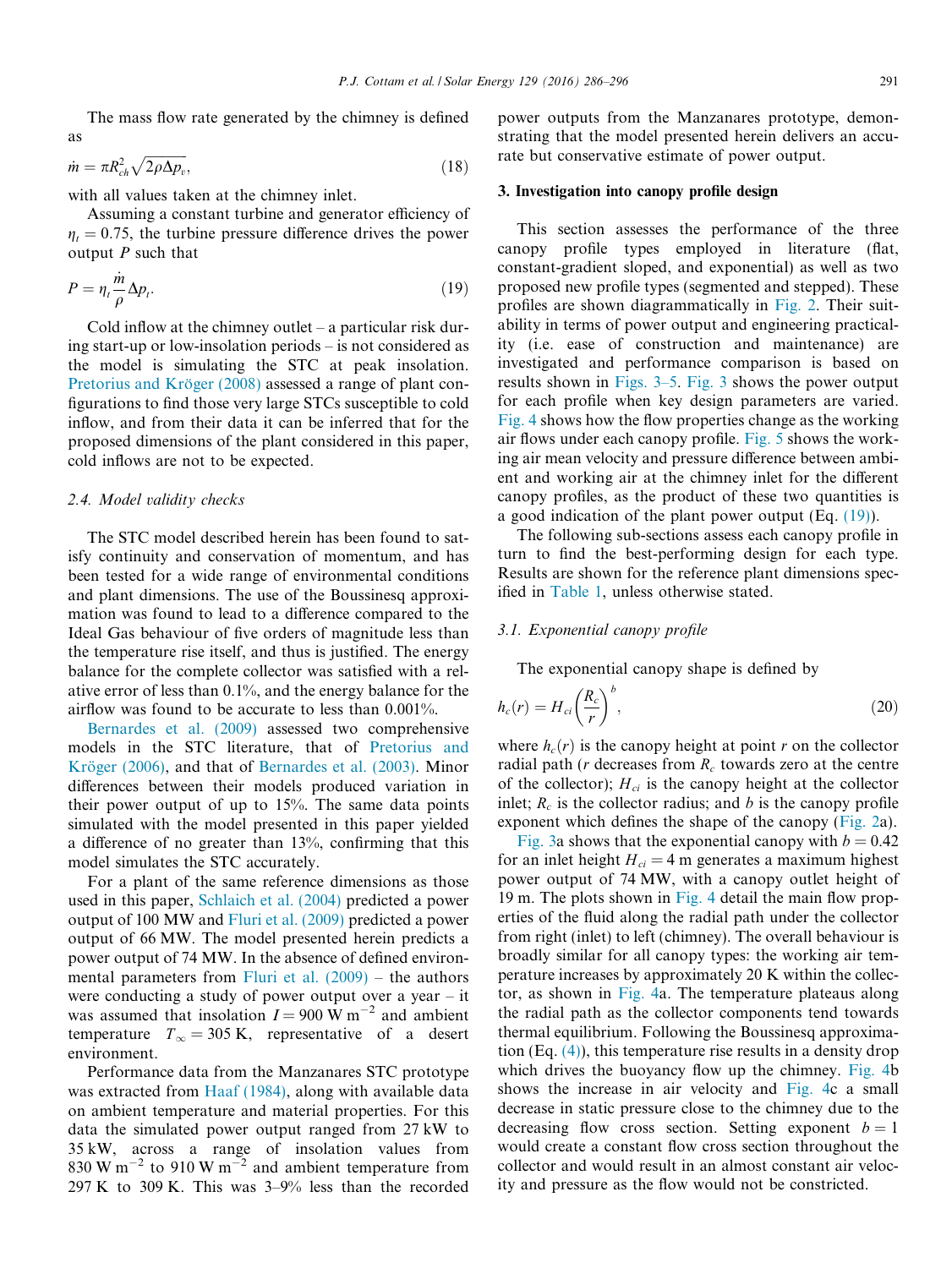<span id="page-6-0"></span>However, it should be noted that altering the value of exponent b changes the collector outlet height, thereby altering the geometry of the collector-to-chimney transition section (see [Fig. 3](#page-7-0)a). Eq.  $(12)$  shows that the ratio of flow cross section areas at the collector-to-chimney transition determines the pressure drop through this section. For this reason, it is important to consider flow properties at the chimney inlet, as well as through the collector.

From [Fig. 5](#page-8-0)a, it can be seen that initially both the pressure drop and the air velocity at the chimney inlet increase with the exponent  $b$ , but that both decrease for higher values of  $b$ , leading to lower power outputs [\(Fig. 3a](#page-7-0)). Furthermore, a collector inlet height of 4 m and a canopy exponent of  $b = 1$  would lead to an outlet height of 156 m for the reference STC plant dimensions. Such a large canopy outlet height, coupled with the complex canopy shape, would make design, manufacture and maintenance of the collector prohibitively expensive.

#### 3.2. Flat canopy profile

The flat canopy has the same height throughout the collector (Fig. 2b), and has the advantage of being simple and relatively cheap to construct and maintain (for moderate heights at least). Due to its simplicity, it has been used for many physical prototypes, not least the Manzanares STC plant [\(Haaf et al., 1983\)](#page-10-0). Varying the canopy height, it was found that STC performance peaks at  $H_c = 9$  m and  $P = 63$  MW, or 85% of the best-performing exponential canopy ([Fig. 3b](#page-7-0)). Such a height is tall enough to make construction and maintenance difficult. However, [Fig. 3](#page-7-0)b shows that a lower flat collector imposes a severe performance penalty (23% power loss for  $H_c = 4$  m), resulting in the low pressure difference and low air velocity at the chimney inlet seen in [Fig. 5](#page-8-0)b. The air velocity along the collector radial path increases significantly due to the decreasing flow cross section ([Fig. 4b](#page-7-0)), reaching the point where air compressibility may no longer be negligible. As the velocity rises, the static pressure drops close to the chimney [\(Fig. 4c](#page-7-0)). For outlet canopy heights beyond 9 m, the power output falls slightly due to the change of ratio of collector outlet flow area to chimney inlet flow area, which results in a reduction in chimney inlet air velocity ([Fig. 5](#page-8-0)b).

#### 3.3. Constant-gradient sloped canopy profile

For the constant-gradient profile, the canopy height increases linearly from the collector inlet height  $H_{ci}$  at the periphery to the collector outlet height  $H_{co}$  at the collector centre (Fig. 2c). Depending on the gradient, this can result in an increasing flow area for parts of the collector and an associated decrease of the air velocity. This ''bathtub" effect, identified by [Bernardes \(2010\),](#page-9-0) leads to lower heat transfer coefficients and thus lower collector efficiency. For the reference STC with a canopy inlet height of 4 m, the best-performing configuration has a canopy outlet height of 11.5 m, generating 69 MW, a 7% performance drop compared to the best-performing exponential canopy [\(Fig. 3\)](#page-7-0). The temperature rise, air velocity, and pressure for the sloped canopy profile mostly lie between those of the exponential and flat profiles in line with the collector height [\(Fig. 4\)](#page-7-0). System performance is robust for taller output canopies, i.e. larger canopy outlet heights only cause a small reduction in power output due to the reduction of chimney air velocity [\(Fig. 5c](#page-8-0)). Additional simulations (results not shown) confirmed that the best performing sloped canopy profile does not change with varying insolation or ambient temperature, so that the same profile can be recommended for most environmental conditions. All other simulation parameters are as specified in [Table 1.](#page-3-0)

#### 3.4. Segmented canopy profile

The rationale behind this canopy profile was to develop a profile shape delivering the performance benefits of the exponential canopy whilst limiting the additional cost due



Fig. 2. STC collector canopy profiles: (a) exponential; (b) flat; (c) constant-gradient sloped; (d) segmented; and (e) segmented & stepped.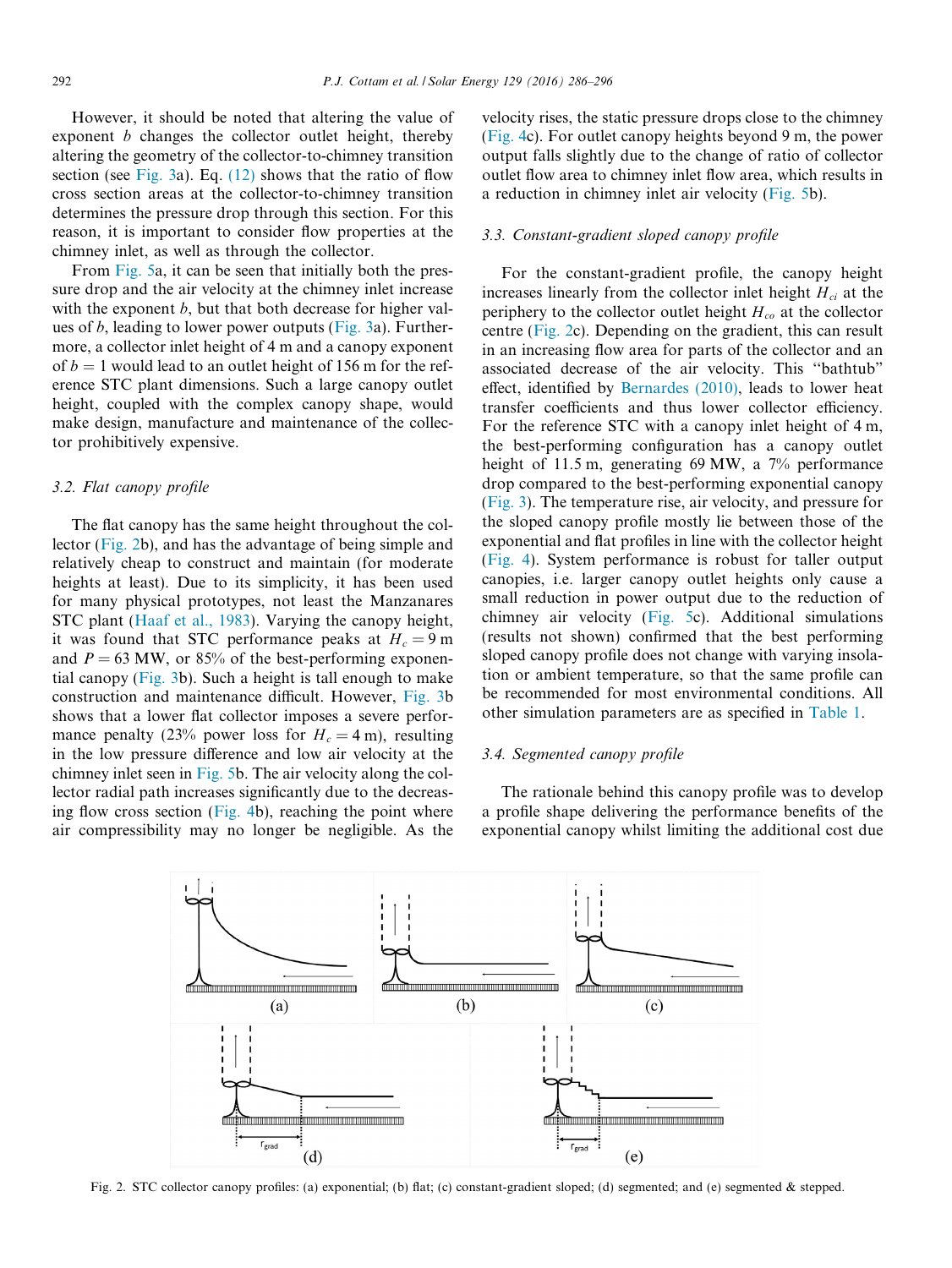<span id="page-7-0"></span>

Fig. 3. Power output for different canopy profiles: (a) exponential; (b) flat; (c) constant-gradient sloped; and (d) segmented; (reference STC,  $H_{ci} = 4$  m,  $I = 900 \text{ Wm}^{-2}$ ,  $T_{\infty} = 305 \text{ K}$ ).



Fig. 4. Collector air flow properties: (a) mean air temperature; (b) mean air velocity; and (c) mean air pressure along the radial path (reference STC,  $I = 900 \text{ W m}^{-2}$ ,  $T_{\infty} = 305 \text{ K}$ ).

to increased construction complexity. The segmented canopy profile is flat at the outer periphery, rising linearly from radial point  $r_{grad}$  up to the chimney ([Fig. 2](#page-6-0)d). The effect of changing the location of  $r_{grad}$  has been investigated, keeping the inlet height and the outlet height as those of the best performing constant-gradient profile  $(H_{ci} = 4 \text{ m}, H_{co} = 11.5 \text{ m}).$ 

The best-performing configuration ( $r_{grad} = 720$  m) generates 73 MW (Fig. 3d), 4% higher than the constantgradient profile and almost equal to the best-performing exponential collector, without the same canopy height requirements at the chimney outlet. In order to investigate the robustness of the optimum configuration, the power output was calculated for varying environmental conditions. Power output increases with increasing insolation, and the value of  $r_{grad}$  giving a maximum power output changes only slightly, except at very low insolation ([Fig. 6\)](#page-9-0). Similar results (not shown) confirmed that the value of  $r_{grad}$  yielding optimum power output is not sensitive to ambient temperature (tested range: 296–314 K). Setting  $r_{grad}$  too close to the collector outlet imposes losses as it restricts the flow. For the best-performing configuration  $(r_{grad} = 720 \text{ m})$  11% of the collector area will require construction with increased canopy height. The air velocity (and thus mass flow rate) at the chimney for this configuration approximately matches that of the constant-gradient and exponential canopies, but the pressure drop is slightly lower ([Fig. 5](#page-8-0)d). Fig. 4b shows the increased air velocity under the flat part of the canopy (to 720 m), which then gradually approaches the constant-gradient case. This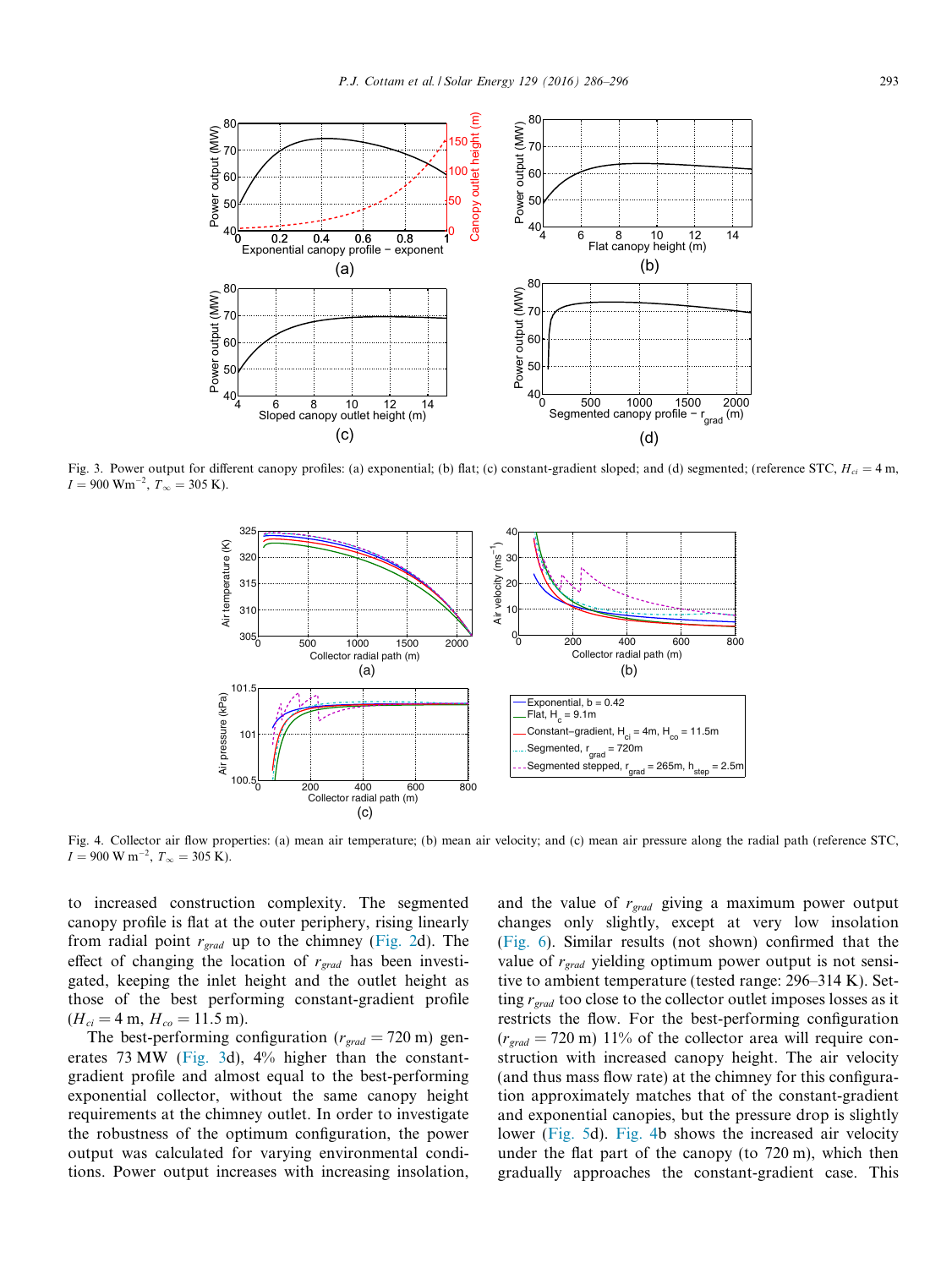<span id="page-8-0"></span>

Fig. 5. Working air mean velocity and pressure difference between ambient and working air at chimney inlet for different collector canopy profile types and dimensions. Reference STC dimensions and environmental conditions.  $H_{ci} = 4$  m unless otherwise specified.

leads to a small pressure increase due to the change in canopy profile ([Fig. 4c](#page-7-0)), which is partially balanced by the slightly higher air temperature rise ([Fig. 4](#page-7-0)a).

By keeping the collector height low for the majority of the flow path, the segmented collector canopy ensures that higher air velocities are maintained within the collector [\(Fig. 4](#page-7-0)b), inducing higher rates of convective heat transfer from the upper and lower surfaces. The reduction in air velocity for linearly sloped canopies identified by [Bernardes \(2010\)](#page-9-0) is not observed in [Fig. 4](#page-7-0) as the chosen configurations of each canopy design are the bestperforming of their type and hence do not exhibit this behaviour.

One of the aims of this investigation is to provide costeffective performance enhancements by modifying the canopy design. A canopy with  $r_{grad} = 265$  m is proposed as a compromise between construction costs and power output, for which only 1.5% of the collector area has a gradient. This will provide a power output of 72 MW, only a 2% performance loss compared to the best-performing exponential canopy, and less than a 1% loss compared to the best-performing segmented canopy.

## 3.5. Stepped canopy profile

Practical engineering considerations suggest that nonflat canopy profiles discussed in this paper would most likely be constructed as a series of horizontal annular canopy sections joined by short transition sections [\(Fig. 2e](#page-6-0)). To investigate such a design, the sloping region of the segmented profile was approximated by steps of different heights such that the volume under the canopy remained approximately the same. The transition between these steps is modelled as a vertical increase in height, but would in all likelihood be constructed as a short sloping region to reduce recirculation losses.

A segmented, stepped canopy profile with  $H_{ci} = 4$  m,  $r_{grad} = 265$  m and  $h_{step} = 2.5$  m (i.e. consisting of three equal-height steps from  $h_c = 4-6.5$  m at  $r_c = 265$  m; from  $h_c = 6.5$ –9 m at  $r_c = 195$  m; and from  $h_c = 9$ –11.5 m at  $r_c = 125$  m), generates 71 MW power output, only 5% less than the best-performing case and only 2% less than the same segmented profile without the steps. [Fig. 4](#page-7-0)b shows that the air velocity curve follows that of the segmented profile with jumps associated with each step in the collector height. [Fig. 4](#page-7-0) c shows the matching behaviour in the pressure profiles due to the canopy height jumps with a slightly higher pressure at the collector outlet responsible for the marginal reduction in output power. Therefore the stepped profile offers the same performance advantages as the segmented profile - that of maintaining a low canopy height for the majority of the collector radial path to boost air velocity and thus heat transfer - but with much lower construction complexity.

## 3.6. Overall comparison

Comparison between [Figs. 3 and 5](#page-7-0) reveals some important features. The canopy must have sufficient height to obtain higher power output – this is especially true of the collector outlet height. Once a certain height threshold has been reached, power output is less sensitive to canopy height or the actual canopy shape. This means that engineering practicality can take precedence and simpler collector designs can be chosen, such as the segmented stepped canopy that generates similar power output at lower construction cost. For canopies with sufficient height, the plant power output curves in [Fig. 3](#page-7-0) follow closely the chimney inlet velocity shown in Fig. 5. This means that the collector to chimney transition is important and that the mass flow rate is the key driver for increased power generation.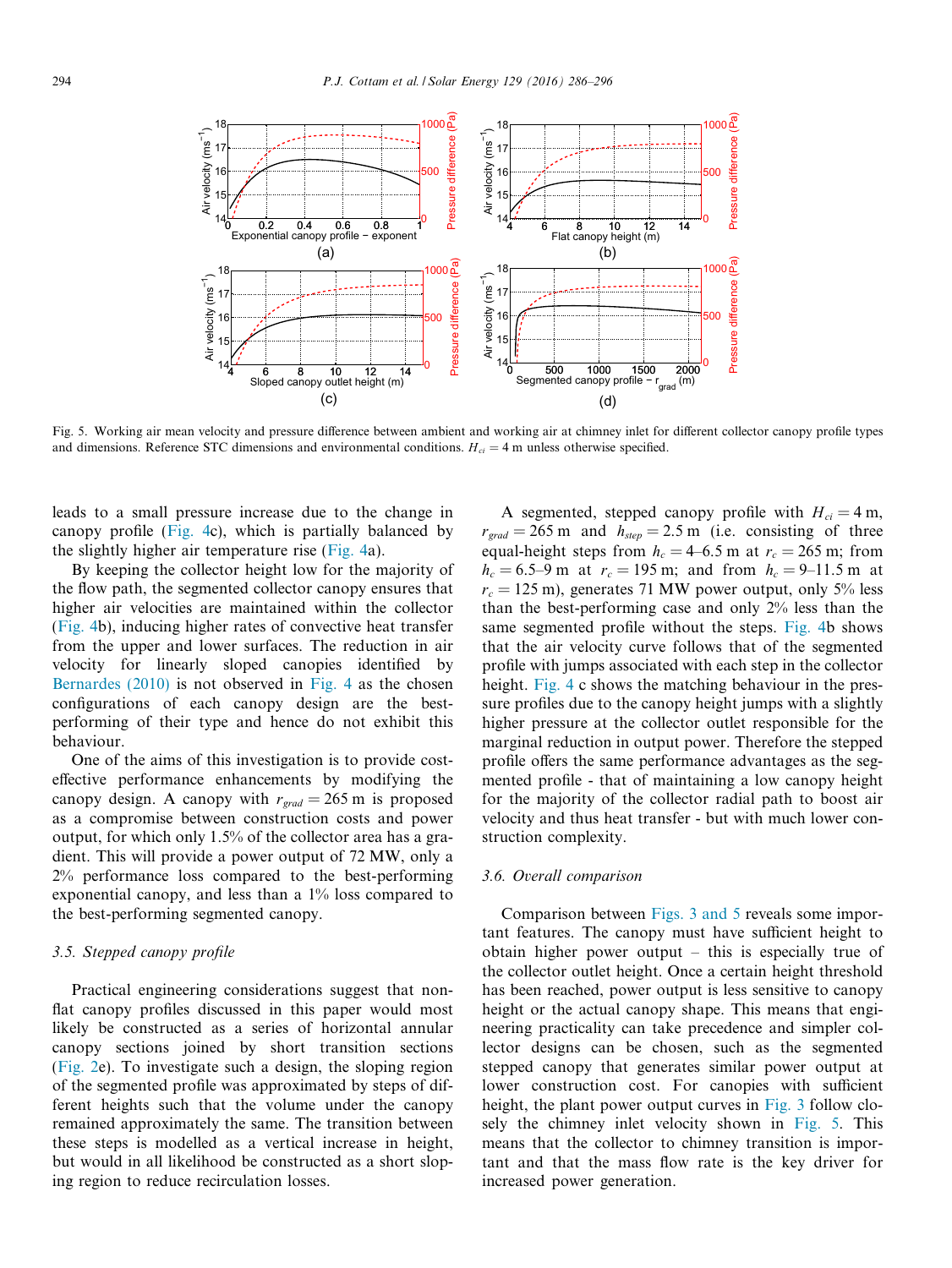<span id="page-9-0"></span>

Fig. 6. STC performance for varying values of  $r_{grad}$  under different levels of insolation.  $T_{\infty} = 305$  K,  $R_c = 2150$  m,  $H_{ch} = 1000$  m,  $H_{ci} = 4$  m,  $H_{co} = 11.5 \text{ m}.$ 

#### 4. Conclusions

In order to advance STC technology towards commercial deployment the economic viability needs to be improved. This study investigated whether improved canopy designs could reduce cost at little-to-no loss in power generation. An efficient analytical, steady-state simulation model of the STC power plant has been developed, with a detailed model of the collector including coupling of the heat transfer and fluid dynamics along the collector radial path. The model was used to investigate the peak power output for various system dimensions and collector canopy profiles. The results shown indicate that the design of the canopy influences the plant power performance in a significant but non-straightforward way.

Existing literature has focussed mainly on canopy profiles which are either flat, sloped at a constant gradient, or exponential. Flat canopies are simple to design, but cause pressure losses due to the restriction of the air flow cross section, especially close to the chimney. A constant-gradient sloped canopy can improve power output. The exponential canopy profile allows performance improvements, but construction and maintenance could be difficult and costly due to access issues. For the best-performing design of each canopy profile, the temperature rise and associated density drop under the collector were found to be quite similar. The canopy outlet height was shown to be an important parameter as it defines the pressure drop in the flow through the collector-to-chimney transition section. This highlighted the importance of sufficiently increasing the crosssectional flow area near the chimney to prevent pressure losses.

This study proposes instead a segmented canopy profile which is flat from the collector periphery to a point  $r_{grad}$  on the radial path, from which the canopy height increases with a constant gradient or in flat steps. The segmented canopy profile almost matches the power output of the best-performing exponential profile and uses a simpler design, reducing both construction and maintenance costs. The stepped, segmented canopy profile is likely to provide a good compromise between power output to construction cost. The predicted power generation for such a segmented canopy design was found to be highly robust for a wide range of environmental conditions. Further work will be required to quantify the potential cost savings and to investigate additional factors which influence the predicted power generation, such as ambient wind, frictional and heat losses.

#### Acknowledgements

The authors are grateful to Lindstrand Technologies Ltd, the UK Engineering & Physical Sciences Research Council (EPSRC), the Centre for Urban Sustainability & Resilience at University College London (UCL), and the Royal Commission for the Exhibition of 1851 for their continued support of this research.

#### References

[Bejan, A., 1993. Heat Transfer. John Wiley & Sons](http://refhub.elsevier.com/S0038-092X(16)00076-1/h0005).

- Bernardes, M.A.d.S., 2004. Technische, ökonomische und ökologische Analyse von Aufwind-kraftwerken, Ph.D. thesis. Universität Stuttgart.
- Bernardes, M.A.d.S., 2010. Solar chimney power plants developments and advancements. In: Solar Energy, pp. 171–186.
- [Bernardes, M.A.d.S., Zhou, X., 2013. Strategies for solar updraft tower](http://refhub.elsevier.com/S0038-092X(16)00076-1/h0020) [power plants control subject to adverse solar radiance conditions.](http://refhub.elsevier.com/S0038-092X(16)00076-1/h0020) [Solar Energy 98, 6–13.](http://refhub.elsevier.com/S0038-092X(16)00076-1/h0020)
- [Bernardes, M.A.d.S., Voß, A., Weinrebe, G., 2003. Thermal and technical](http://refhub.elsevier.com/S0038-092X(16)00076-1/h0025) [analyses of solar chimneys. Solar Energy 75, 511–524](http://refhub.elsevier.com/S0038-092X(16)00076-1/h0025).
- Bernardes, M.A.d.S., von Backström, T., Kröger, D., 2009. Analysis of [some available heat transfer coefficients applicable to solar chimney](http://refhub.elsevier.com/S0038-092X(16)00076-1/h0030) [power plant collectors. Solar Energy 83, 264–275](http://refhub.elsevier.com/S0038-092X(16)00076-1/h0030).